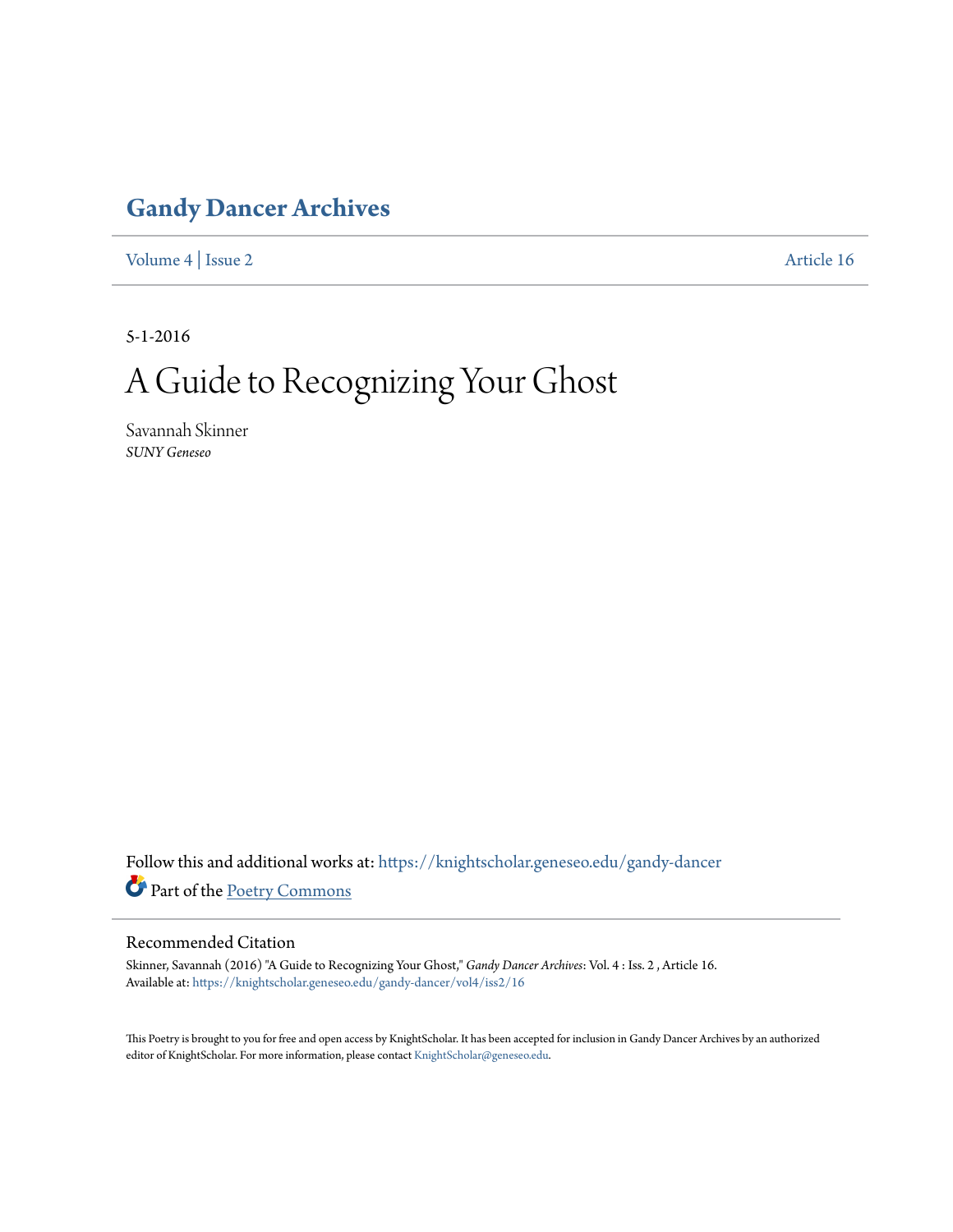## A Guide to Recognizing Your Ghost

The night you ascended the stairs with our wet clothes clutched to your chest, we saw the ghost your mother saw when she decided you were missing.

When I was outside your window, you said you recognized me by the back of my neck, said you knew the days were over when your father untied his boots

at night. I tell you whole truths after you fall asleep in the hallway & know you can't hear my voice over radio static, whole truths I can't tell you while your eyes are open.

When we drove past the mural they painted over last year in red, I told you I was recreating the first sounds you ever heard outside

your mother's oceanic deafness: your father's Darth Vader impression, his muffled voice